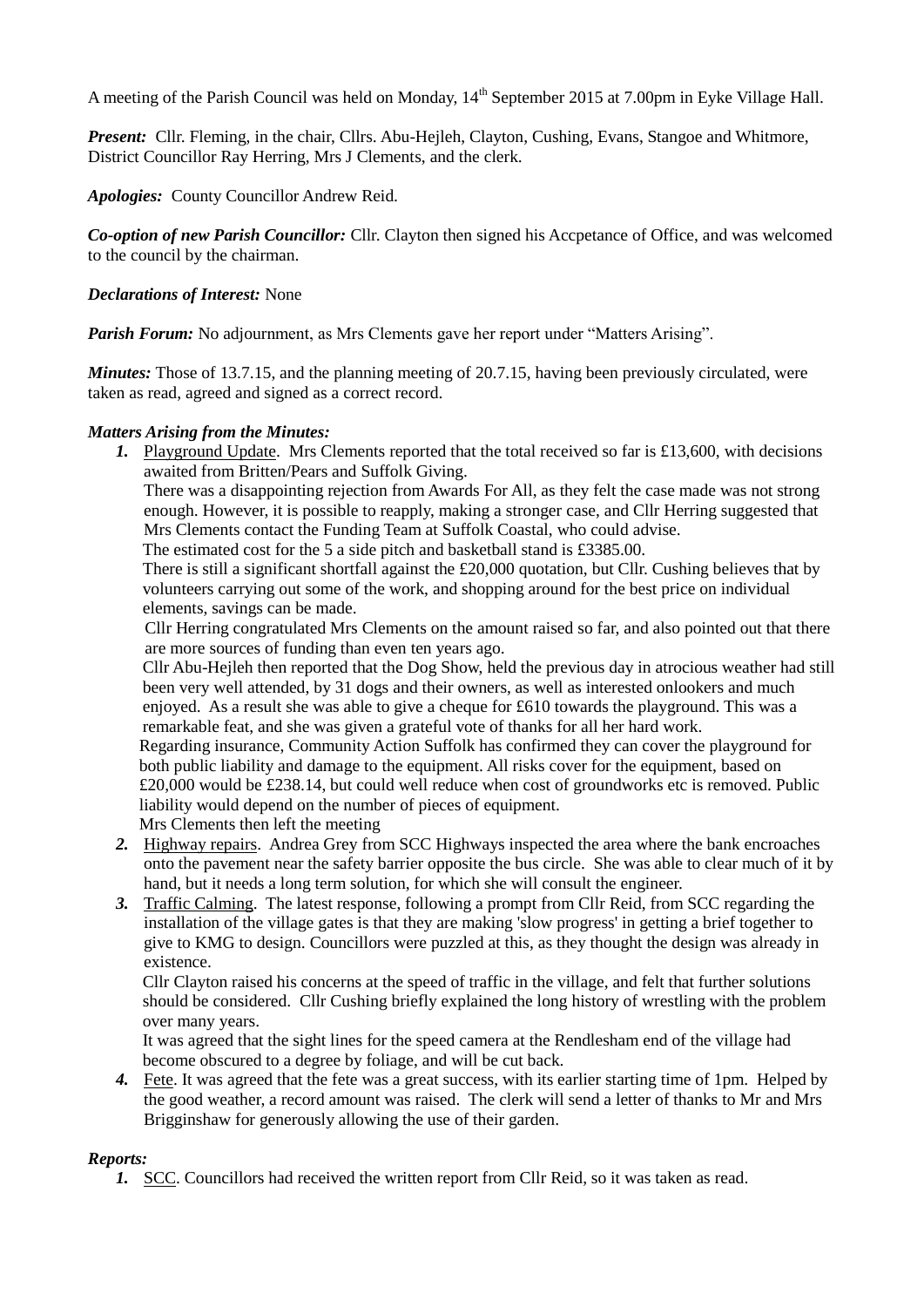*2.* Cllr. Herring SCDC. The new offices at Melton should be ready for use in 2016, and at the same time the aim is to make face to face access available in the town so that there is no loss of service. The proposal is to have a facility within Woodbridge Library, as is available in other areas. As part of putting together a Suffolk Devolution Proposal, that is, the transfer of powers and responsibilities from central government to the local level, a special cabinet meeting is taking place on 15<sup>th</sup> September. It is very early days, and more information will be forthcoming in due course. The District Council is actively looking at options for short stay traveller encampments, where facilities would be adequate but basic, and where stays would be no longer than a couple of months. Improvements to Felixstowe are ongoing, and 7 of the 8 he seafront gardens are now open, with the eighth due to open by the end of the year. With other projects in hand, including the sale of the Spa Pavilion, to be redeveloped as a theatre and restaurant,and play area improvements it is hoped to bring increasing prosperity to the town.

No decision has yet been made on whether residents will in the future be charged for collecting organic waste.

The Suffolk Coastal Chairman, Sue Harvey, aims to visit each of the 100 plus communities across the district during her year's tenure, and would be pleased to be informed of any events within the village which she could attend.

Cllr Herring was thanked for his report, and he then left the meeting.

## *Other Matters:*

- *1.* Village Green. It was agreed that the clerk would sign and return the annual agreement allowing the parish council to occupy the green.
- *2.* Village car park hedge. The clerk will ask Mr Hassan to cut the car park hedge, which he usually does during half term week. Mr Whitmore suggested that it should be reduced to 4'6" on the long side. Mr Fleming will also cut the rec.
- *3.* Doggy bin request. Mrs Marland, of White Woman's Lane has requested a bin either at the top of White Woman's Lane or Cracks Lane. It was agreed that this was a reasonable request, and to pursue this with Suffolk Coastal Services.
- *4.* Health & Safety and Equality Policies. In order to comply with a request from a potential funding body, the Parish Council has to provide a copy of both these policies. The clerk had put together suitable versions, which were agreed by the council, with the addition to the Health and Safety Policy of "and risk assessments carried out as appropriate"

# *Finance:*

- *1.* Cheques to be agreed: Suffolk Coastal District Council: uncontested election expenses: £100; The Poppy Appeal; wreath: £17.00; Alan Comber; website services: £21.00; Mrs Pooley: Salary July-September: £432.36; HMRC second quarter: £108.00; Business Services at CAS: Annual Insurance: £253.13
- *2.* Account balances: Current Account 30.6.15: £10877.06 less cheques agreed since: £686.36 = £10190.70 Business Savings 30.06.15: £11330.22 plus play payment £2349.75 = £13679.97 Business Savings 30.06.15: £117.97
- *3.* The clerk was confirmed as the Responsible Financial Officer.
- *4.* The clerk went through the list of assets for insurance purposes. These were found to be adequate.

# *Meeting Dates:*

- *1.* Time and Tide: a day of nostalgia at Shingle Street: 26.09.15 from 11am to 5pm
- *2.* Suffolk Coastal Area Meeting: 21.9.15 from 7 9pm at The Riverside Centre. Cllr Cushing and possibly Cllr Abu-Hejleh to attend. The clerk will forward details.
- *3.* Town and Parish Liaison/ Budget Review Meeting: 16.11.15, 6.30pm in the Council Chamber, Woodbridge. Cllr Cushing to attend.

# *To receive items for information:*

- *1.* The clerk is to continue pursuing ownership of the land on which the village hall stands. It was suggested that Lesley Thomas may be able to help.
- *2.* Mrs Downing has complained to Cllr Abu-Hejleh about the straw in the road when laden trailers travel through without sufficient covering. It was agreed that this is a very seasonal occurrence